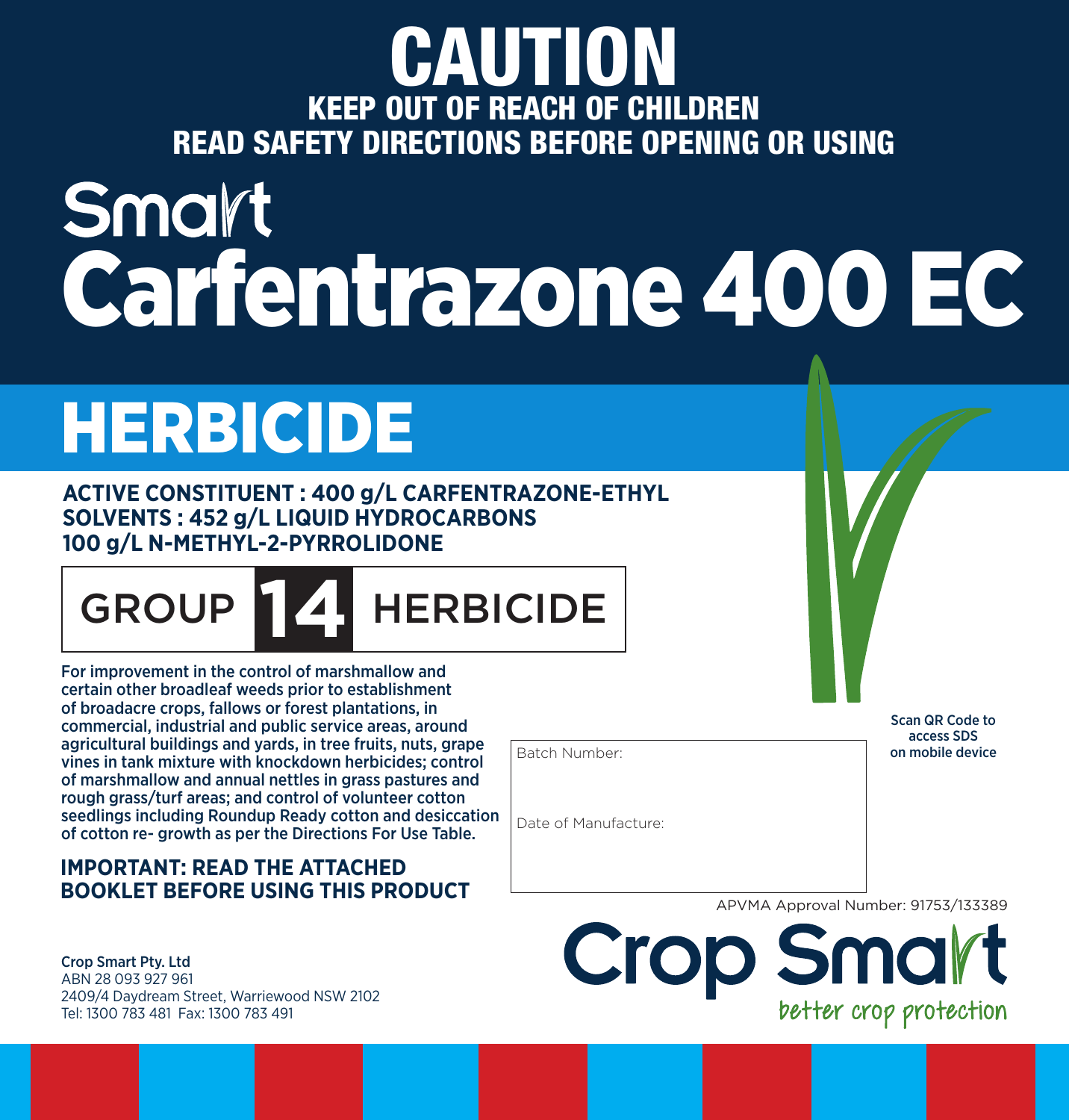### **CAUTION**

**KEEP OUT OF REACH OF CHILDREN READ SAFETY DIRECTIONS BEFORE OPENING OR USING**

# **SMART CARFENTRAZONE 400 EC HERBICIDE**

**ACTIVE CONSTITUENT : 400 g/L CARFENTRAZONE-ETHYL SOLVENTS : 452 g/L LIQUID HYDROCARBONS 100 g/L N-METHYL-2-PYRROLIDONE**

### **GROUP** 14 **HERBICIDE**

For improvement in the control of marshmallow and certain other broadleaf weeds prior to establishment of broadacre crops, fallows or forest plantations, in commercial, industrial and public service areas, around agricultural buildings and yards, in tree fruits, nuts, grape vines in tank mixture with knockdown herbicides; control of marshmallow and annual nettles in grass pastures and rough grass/turf areas; and control of volunteer cotton seedlings including Roundup Ready cotton and desiccation of cotton re- growth as per the Directions For Use Table.

#### **IMPORTANT: READ THE ATTACHED LEAFLET BEFORE USING THIS PRODUCT**

#### **Contents: 250 mL to 1000L**

**Crop Smart Pty Ltd ABN 28 093 927 961 2409/4 Daydream Street, Warriewood NSW 2102 Tel: 1300 783 481 Fax: 1300 783 491**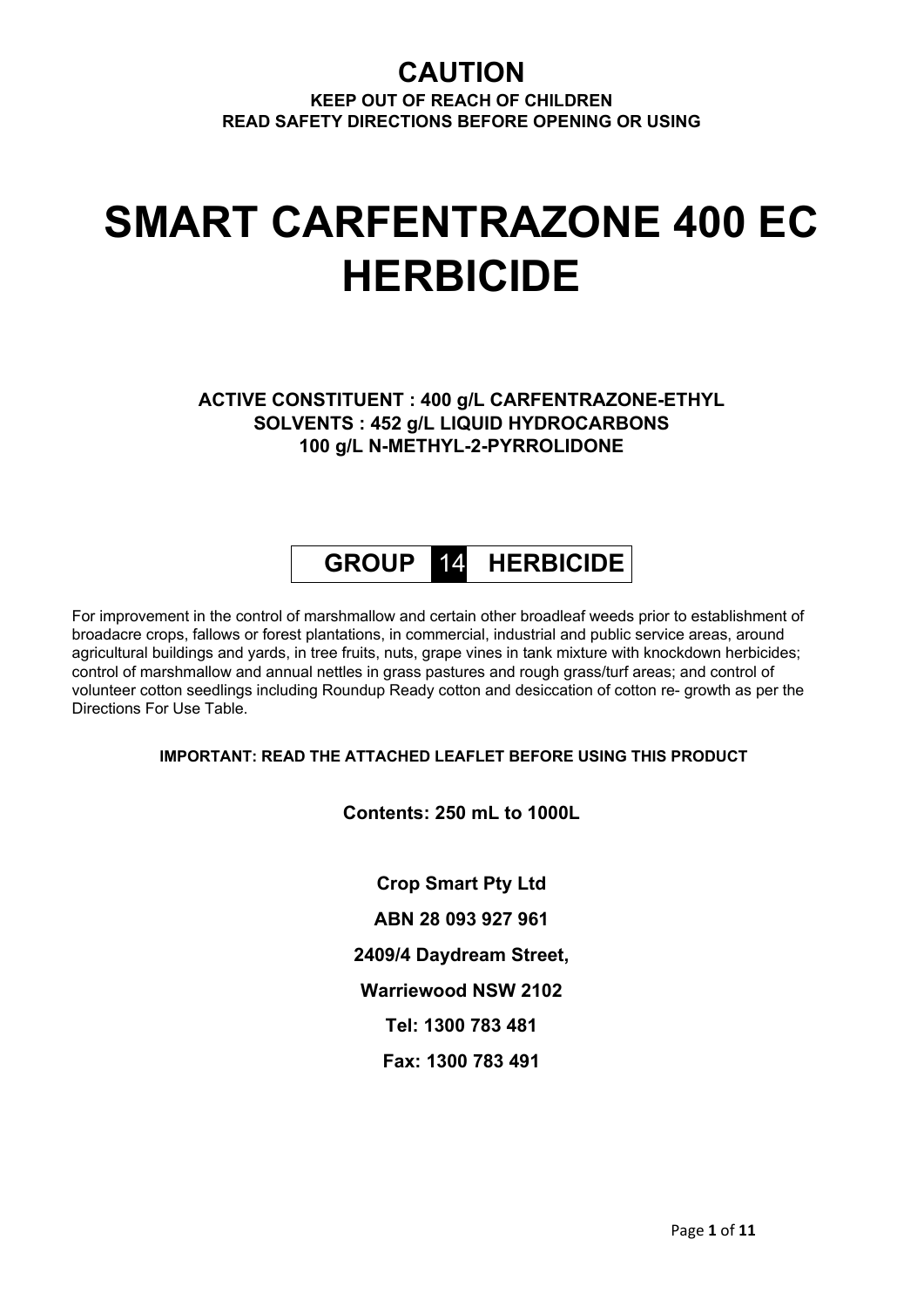#### **STORAGE AND DISPOSAL**

Store in the closed, original container in a cool, well-ventilated area. Do not store for prolonged periods in direct sunlight.

Triple rinse containers before disposal. Add rinsings to spray tank. Do not dispose of undiluted chemicals on site. If recycling, replace cap and return clean containers to recycler or designated collection point. If not recycling, break, crush, or puncture and deliver empty packaging for appropriate disposal at an approved waste management facility. If an approved waste management facility is not available bury the empty packaging 500mm below the surface in a disposal pit specifically marked and set up for this purpose clear of waterways, desirable vegetation and tree roots, in compliance with relevant Local, State or Territory government regulations. DO NOT burn empty containers or product.

Refillable containers: Empty contents fully into application equipment. Close all valves and return to point of supply for refill or storage.

#### **SAFETY DIRECTIONS**

Harmful if inhaled. May irritate the nose and throat. Will irritate the eyes and skin. Repeated exposure may cause allergic disorders. Avoid contact with eyes and skin. DO NOT inhale vapour or spray mist. When opening the container and preparing spray, and if applying by hand, wear cotton overalls buttoned to the neck and wrist (or equivalent clothing) and a washable hat, elbow-length chemical resistant gloves, and face shield or goggles. When using the prepared spray wear cotton overalls buttoned to the neck and wrist (or equivalent clothing) and elbow-length chemical resistant gloves. If product on skin, immediately wash area with soap and water. If product in eyes, wash it out immediately with water. Wash hands after use. After each day's use, wash gloves, face shield or goggles and contaminated clothing.

#### **FIRST AID**

If poisoning occurs, contact a doctor or Poisons Information Centre. Phone Australia 13 11 26. New Zealand 0800 764 766. If swallowed, do NOT induce vomiting. If in eyes, wash out immediately with water.

#### **SAFETY DATA SHEET**

For further information refer to the Safety Data Sheet which is available from the supplier.

#### **CONDITION OF SALE**

Crop Smart Pty.Ltd ('Crop Smart') shall not be liable for any loss, injury, damage or death whether consequential or otherwise whatsoever of howsoever arising whether through negligence or otherwise in connection with the sale, supply, use or application of this product. The supply of this product is on the express condition that the purchaser does not rely on Crop Smart's skill or judgment in purchasing or using the same and every person dealing with the product does at his own risk absolutely. No representative of Crop Smart has any authority to add to or alter these conditions".

**APVMA Approval No: 91753 / 133389 DOM: Batch No:**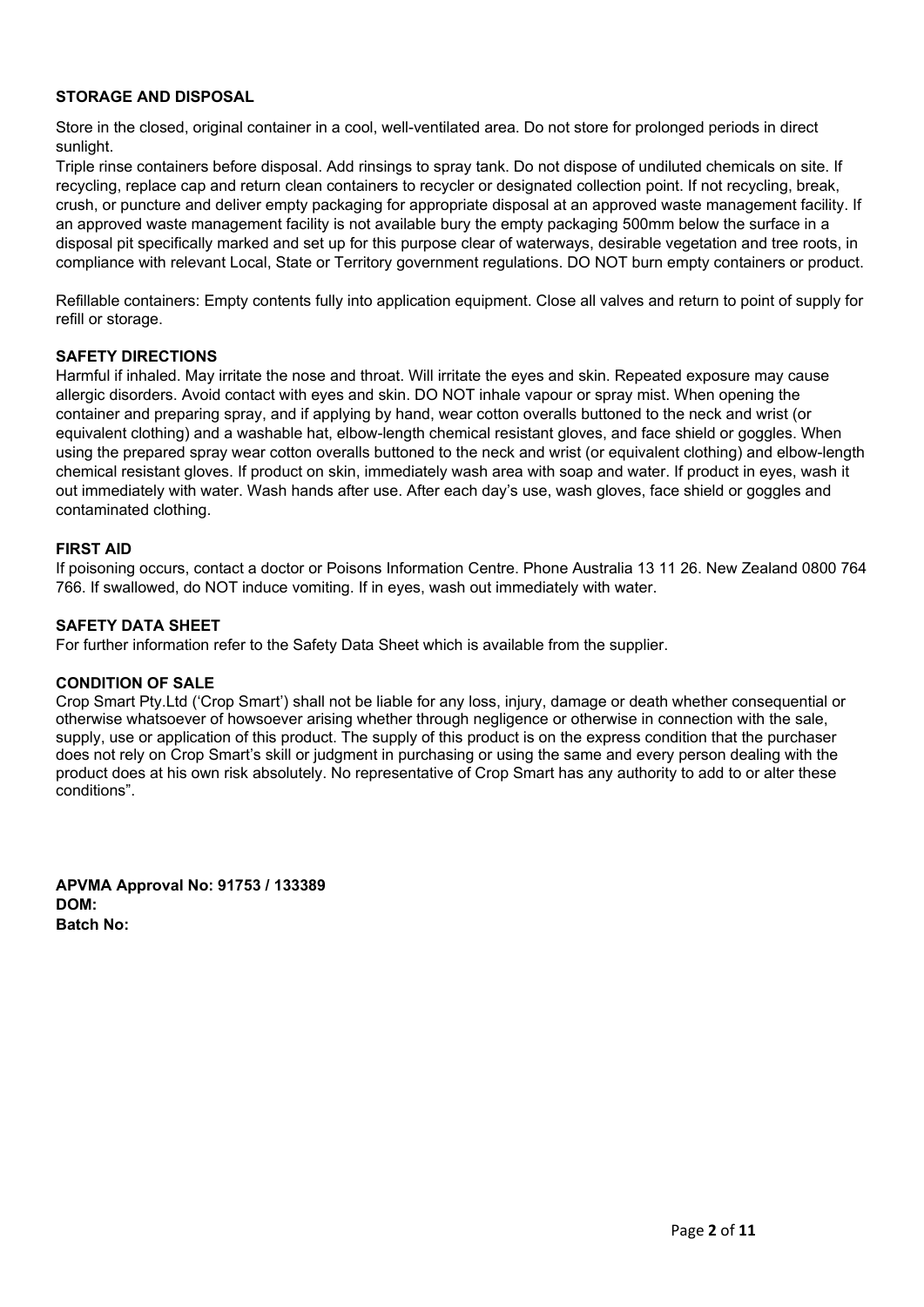#### **DIRECTIONS FOR USE**

#### **RESTRAINTS:**

DO NOT apply by aerial application except for cotton desiccation.

#### **Spray drift restraints**

Specific definitions for terms used in this section of the label can be found at apvma.gov.au/spraydrift.

DO NOT allow bystanders to come into contact with the spray cloud.

DO NOT apply in a manner that may cause an unacceptable impact to native vegetation, agricultural crops, landscaped gardens and aquaculture production, or cause contamination of plant or livestock commodities, outside the application site from spray drift. Wherever possible, correctly use application equipment designed to reduce spray drift and apply when the wind direction is away from these sensitive areas.

DO NOT apply unless the wind speed is between 3 and 20 kilometres per hour at the application site during the time of application.

DO NOT apply if there are hazardous surface temperature inversion conditions present at the application site during the time of application. Surface temperature inversion conditions exist most evenings one to two hours before sunset and persist until one to two hours after sunrise.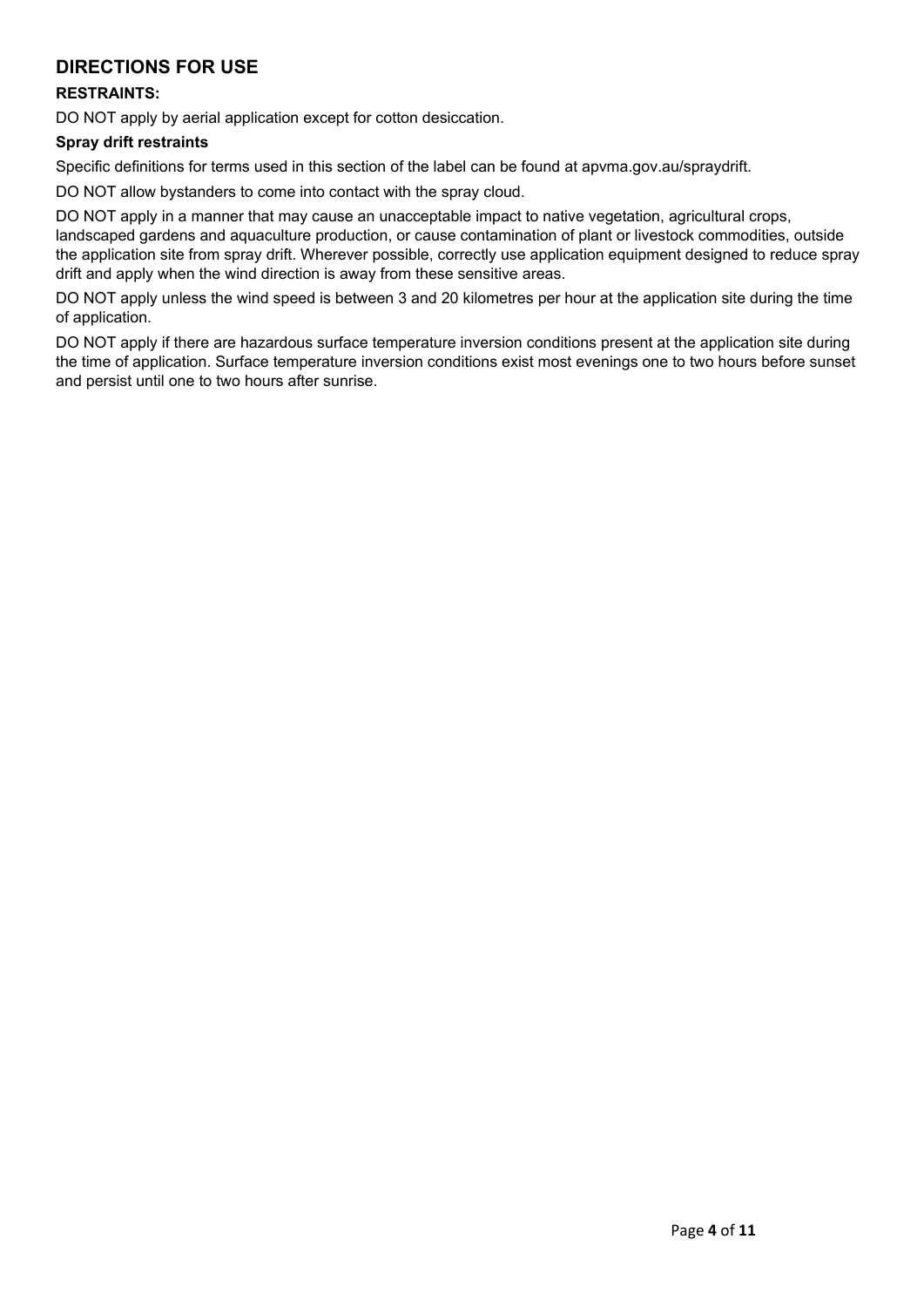| <b>Situation</b>                                                                                                                                                                                                                                                                                                                                                                                                                                                                                                                | <b>Weeds Controlled</b>                                                                                                                                                                                                                                                                                                                                                                                                                                                                                                                                                                                                                                                                                                                                                                                             | <b>State</b>         | Time of a pplication                                                                         | Rate                                                                                                                                                                                                                                 | <b>Critical Comments</b>                                                                                                                                                                                                                                                                                                                                                                                                                                                                                                                                                                                                                                                                                                                                                                                                                                                                                                                                                                                                                                                                                                                                                                                                                                                                                                                                                                                                                                                                                                                                                                                                                                                                                                                                                                                                                                                                                                                                                                                                                                                                                                                                                                                                                                                                                                                                                               |
|---------------------------------------------------------------------------------------------------------------------------------------------------------------------------------------------------------------------------------------------------------------------------------------------------------------------------------------------------------------------------------------------------------------------------------------------------------------------------------------------------------------------------------|---------------------------------------------------------------------------------------------------------------------------------------------------------------------------------------------------------------------------------------------------------------------------------------------------------------------------------------------------------------------------------------------------------------------------------------------------------------------------------------------------------------------------------------------------------------------------------------------------------------------------------------------------------------------------------------------------------------------------------------------------------------------------------------------------------------------|----------------------|----------------------------------------------------------------------------------------------|--------------------------------------------------------------------------------------------------------------------------------------------------------------------------------------------------------------------------------------|----------------------------------------------------------------------------------------------------------------------------------------------------------------------------------------------------------------------------------------------------------------------------------------------------------------------------------------------------------------------------------------------------------------------------------------------------------------------------------------------------------------------------------------------------------------------------------------------------------------------------------------------------------------------------------------------------------------------------------------------------------------------------------------------------------------------------------------------------------------------------------------------------------------------------------------------------------------------------------------------------------------------------------------------------------------------------------------------------------------------------------------------------------------------------------------------------------------------------------------------------------------------------------------------------------------------------------------------------------------------------------------------------------------------------------------------------------------------------------------------------------------------------------------------------------------------------------------------------------------------------------------------------------------------------------------------------------------------------------------------------------------------------------------------------------------------------------------------------------------------------------------------------------------------------------------------------------------------------------------------------------------------------------------------------------------------------------------------------------------------------------------------------------------------------------------------------------------------------------------------------------------------------------------------------------------------------------------------------------------------------------------|
| Prior to sowing winter<br>and summer<br>broadacre and<br>horticultural crops;<br>starting a fallow; and<br>prior to establishment<br>of forestry<br>plantations.<br>To assist in weed<br>control in<br>Commercial,<br>Industrial and<br><b>Public Service</b><br>areas, around<br>Agricultural<br>buildings and<br>yards.<br>In young or<br>established<br>Grapevines,<br>Treefruits (including<br>Pome fruit, Stone<br>fruit and Citrus fruit),<br>Tree Nuts and<br><b>Assorted Tropical</b><br>and<br>Sub tropical<br>fruits. | Australian Crassula/<br>Stonecrop Crassula sp.<br>Capeweed Arctotheca<br>calendula<br>Chickweed Stellaria media<br>Common storks bill (max.<br>4 leaves) Erodium<br>cicutarium<br>Doublegee/Spiny emex/<br>Three cornered jack Emex<br>australis<br>Marshmallow Malva<br>parviflora<br>Paterson's curse Echium<br>plantagineum<br>Sub. Clover Trifolium<br>subterraneum<br>Wild radish<br>Raphanus raphanistrum<br>Refer also to the product<br>label for the knockdown<br>herbicide used.<br>If one of the above<br>weeds is the dominant<br>weed, and there is no<br>specific rate for it in the<br>knockdown herbicide's<br>label, consult the label's<br>generic annual- weed<br>rate-range. Select from<br>within this range to suit<br>the weed-stage, weed-<br>density, conditions etc<br>of your situation. | All<br><b>States</b> | Apply as a tank mix with<br>glyphosate or paraquat<br>products. (ie knockdown<br>herbicides) | $15 -$<br>45mL/ha<br>plus<br>recomm<br>ended<br>label<br>rates of<br>knock-<br>down<br>herbicid<br>es<br>Spot<br>spray<br>6 mL/100L<br>water plus<br>recommen<br>ded label<br>spot spray<br>rates of<br>knock-<br>down<br>herbicides | Addition of SMART CARFENTRAZONE<br>400 EC HERBICIDE to knockdown<br>herbicides will increase the speed at<br>which treated broadleaved weeds in<br>general develop visible symptoms<br>(compared to results achieved with<br>knockdown herbicides applied alone)<br>and may improve final control of<br>broadleaved weeds including certain<br>hard-to-kill weeds, marshmallow in<br>particular. The use of higher rates and<br>full soil disturbance in cropping situations<br>may improve control of marshmallow in<br>particular.<br>Use the lower rates on younger plants or<br>plants growing under good conditions<br>and the higher rates on older plants or<br>plants growing under less optimum<br>conditions.<br>The lower rate may only provide<br>suppression of capeweed, wild radish,<br>common storksbill and doublegee under<br>poor growing conditions. Common<br>storksbill should be no larger than 4 leaf<br>at spraying, recently germinated and not<br>under stress - older or stressed plants<br>may not be adequately controlled.<br>Application to hardened weeds or<br>drought stressed weeds especially under<br>summer conditions may cause only<br>localised injury to weed foliage which<br>may not enhance final weed control.<br>Mallow growing and sprayed in the<br>summer is especially prone to drought<br>stress and may either not show<br>symptoms typical of SMART<br>CARFENTRAZONE 400 EC HERBICIDE<br>or may regrow following treatment<br>although plants did not appear very<br>stressed at application.<br>Apply only as a tank mix with<br>recommended rates of knockdown<br>herbicides. Refer to the appropriate label<br>for weed sizes and follow all label<br>directions. Addition of Supercharge at<br>0.5% may be beneficial when applying<br>SMART CARFENTRAZONE<br>400 EC HERBICIDE with a glyphosate<br>herbicide. To ensure uptake of SMART<br>CARFENTRAZONE 400 EC HERBICIDE<br>DO NOT sow crops for at least 1 hour after<br>application. Always refer to the appropriate<br>companion product label in case a longer<br>re-crop sowing period is required. When<br>using SMART CARFENTRAZONE 400 EC<br>HERBICIDE as a spot spray, apply in<br>sufficient water (minimum 500L/ha) to<br>thoroughly wet all weed foliage to the point<br>of run-off. Addition of standard rates of a<br>non-ionic surfactant may improve weed |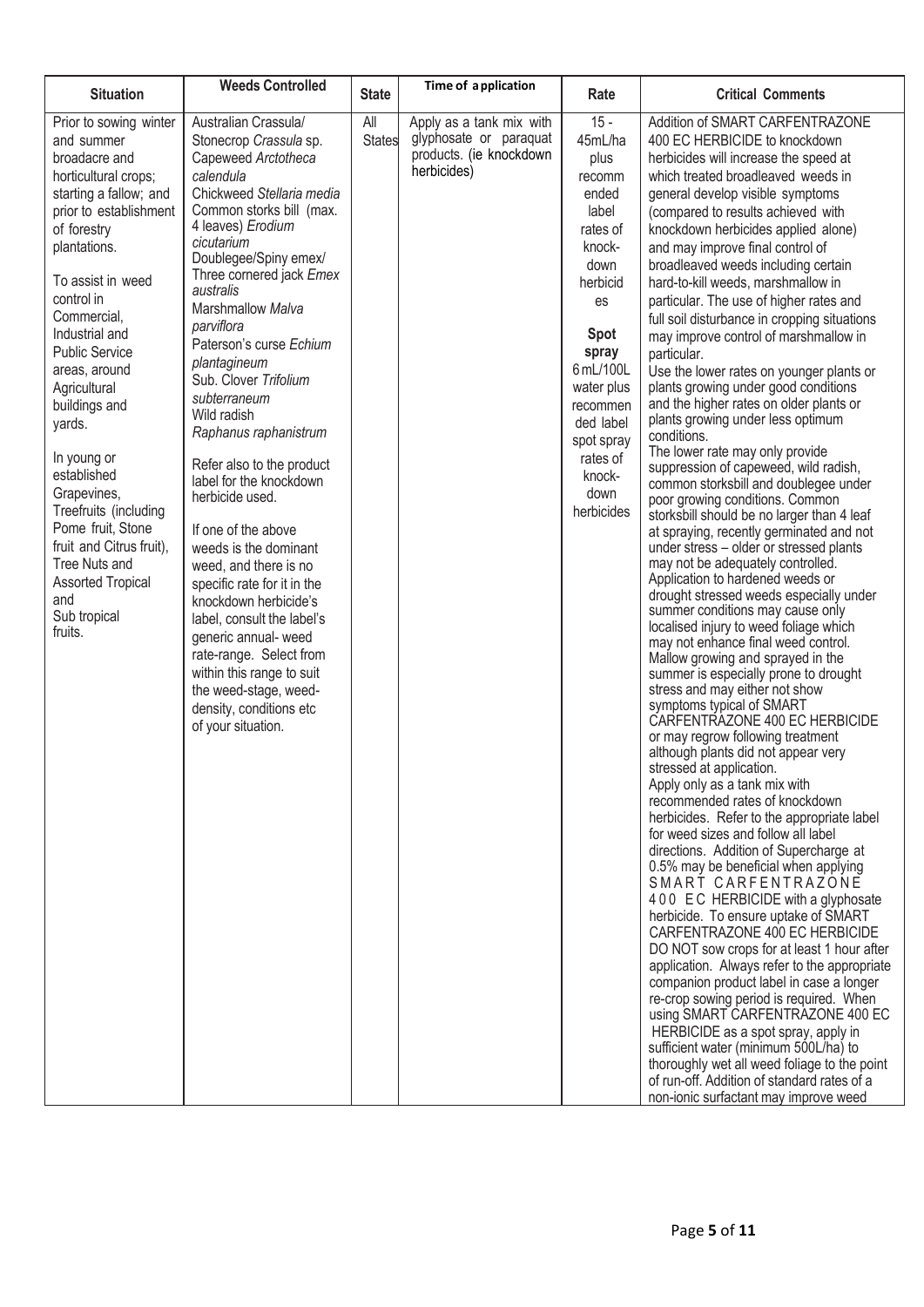| <b>Situation</b>                                                                        | Weeds<br>Controlled/<br><b>Situation</b>                                              | <b>State</b>                      | Time of<br><b>Application</b>              | Rate                                                                                                                                                                                                                                                                        | <b>Critical Comments</b>                                                                                                                                                                                                                                                                                                                                                                                                                                                                                                                                                                                                                                                                                                                                                                                                                                                                                                                                                                 |
|-----------------------------------------------------------------------------------------|---------------------------------------------------------------------------------------|-----------------------------------|--------------------------------------------|-----------------------------------------------------------------------------------------------------------------------------------------------------------------------------------------------------------------------------------------------------------------------------|------------------------------------------------------------------------------------------------------------------------------------------------------------------------------------------------------------------------------------------------------------------------------------------------------------------------------------------------------------------------------------------------------------------------------------------------------------------------------------------------------------------------------------------------------------------------------------------------------------------------------------------------------------------------------------------------------------------------------------------------------------------------------------------------------------------------------------------------------------------------------------------------------------------------------------------------------------------------------------------|
| Prior to sowing<br>summer broadacre<br>and horticultural<br>crops; starting a<br>fallow | <b>Volunteer</b><br>seedlings,<br>including<br>Roundup<br>Ready<br>varieties          | NSW,<br>Qld,<br><b>WA</b><br>only | Apply to seedlings at<br>2-6 leaf stage    | Roundup<br>Ready cotton only:<br>45 - 60mL/ha plus<br>Supercharge or Hasten<br>1%<br>or<br>45 - 60mL/ha plus<br>glyphosate plus<br>Supercharge or Hasten<br>0.5%<br>Conventional<br>cotton only:<br>30 - 45mL/ha<br>plus<br>recommended<br>rates of knockdown<br>herbicides | Apply SMART CARFENTRAZONE 400 EC<br>HERBICIDE in a minimum spray volume of<br>80L/ha to ensure effective coverage. Use of<br>lower spray volumes may reduce weed control.<br>Cotton should be growing well at application;<br>application to plants growing under heat and<br>moisture stress may reduce the level of control.<br>To broaden the weed spectrum SMART<br>CARFENTRAZONE 400 EC HERBICIDE<br>may be tank mixed with the<br>recommended rate of a knockdown<br>herbicide (glyphosate or paraquat<br>products). When using a tank mix with<br>glyphosate for control of Roundup Ready<br>seedlings the higher rate range of<br>SMART CARFENTRAZONE 400 EC<br>HERBICIDE is required as well as<br>Supercharge or Hasten at 0.5%.<br>When using a tank mix with glyphosate for<br>control of Conventional Cotton seedlings the<br>addition of standard rates of a non-ionic<br>surfactant or 0.5% of an oil adjuvant such<br>as Supercharge or Hasten will maximise<br>control. |
| Grass pastures;<br>Rough grass/turf<br>areas                                            | Marshmallow<br>Malva<br>parviflora<br>Annual<br>(stinging)<br>nettles<br>Urtica urens | All<br><b>States</b>              | Apply to seedlings<br>at 2 - 10 leaf stage | 15 - 45mL/ha plus<br>Supercharge or Hasten<br>0.5%                                                                                                                                                                                                                          | Use the lower rates on younger plants or plants<br>growing under good conditions and the higher<br>rates on older plants or plants growing under<br>less optimum conditions. These rates may only<br>provide suppression of marshmallow.<br>To improve the control of marshmallow F.S.A<br>Carfentrazone 400 should be tank mixed with<br>one of the following:<br>500 mL/ha of an 800 g/L ethyl ester of 2,4-D<br>650 mL/ha of a 600 g/L LV Ester of 2,4-D<br>750 mL of a 625 g/L amine of 2,4-D - activity of<br>this mix will be improved with the addition of<br>Supercharge or Hasten at 0.5%.                                                                                                                                                                                                                                                                                                                                                                                      |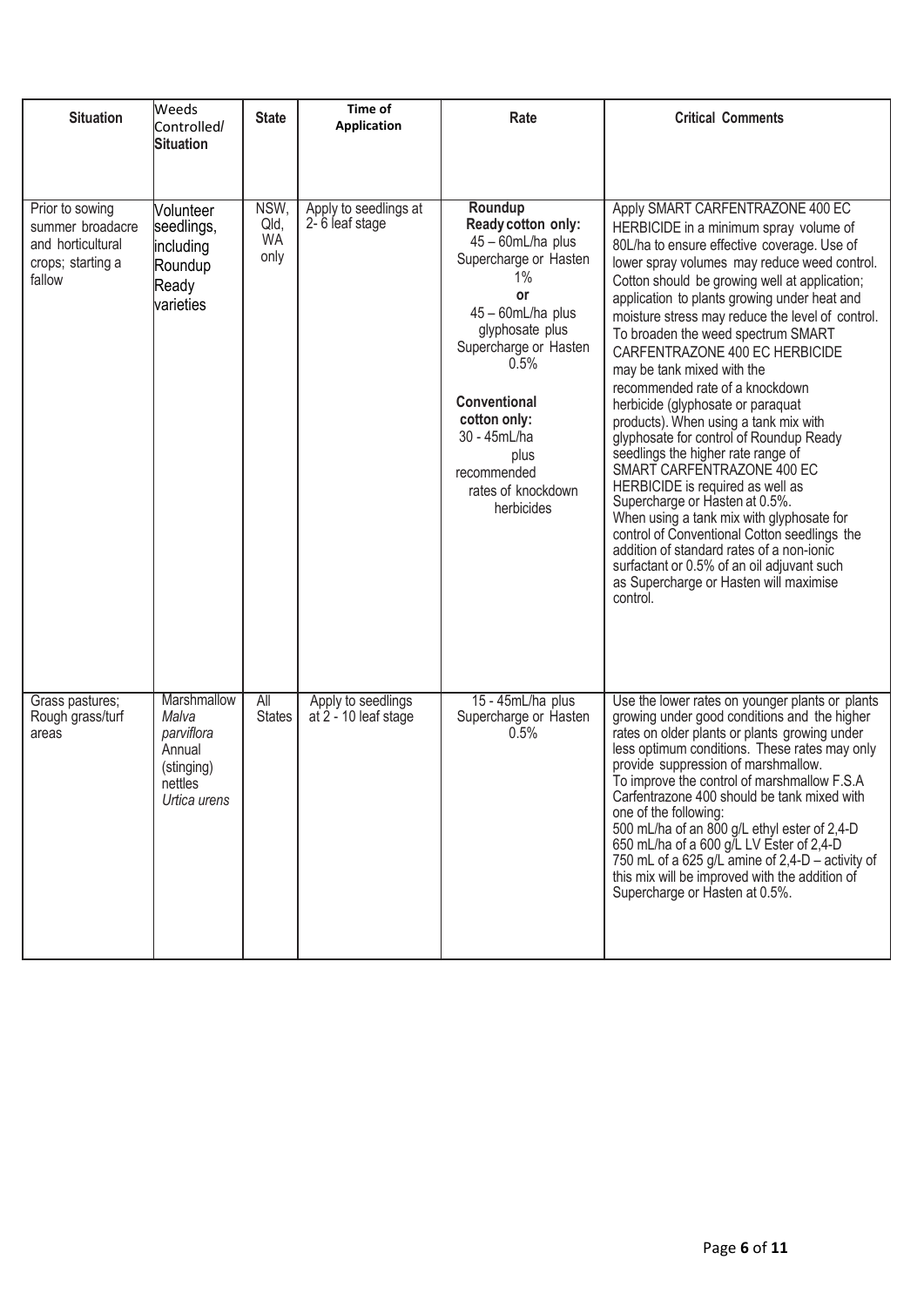| Cotton | Desiccation of | Qld,       | Apply to regrowth     | $48 - 60mL/ha$ | Use SMART CARFENTRAZONE                          |
|--------|----------------|------------|-----------------------|----------------|--------------------------------------------------|
|        | regrowth       | <b>NSW</b> | following defoliation |                | 400 HERBICIDE to desiccate regrowth              |
|        |                | & WA       |                       |                | which occurs following the defoliation           |
|        |                | only       |                       |                | program.                                         |
|        |                |            |                       |                | Apply with crop oil concentrates or blended      |
|        |                |            |                       |                | oil/surfactant adjuvants as this may result in a |
|        |                |            |                       |                | greater reduction of green shoot. Use the        |
|        |                |            |                       |                | higher rate of SMART CARFENTRAZONE 400           |
|        |                |            |                       |                | <b>EC HERBICIDE</b>                              |
|        |                |            |                       |                | when regrowth is vigorous or when there are      |
|        |                |            |                       |                | more than 20 regrowth leaves of any size, per    |
|        |                |            |                       |                | plant. Ensure that spray equipment is adjusted   |
|        |                |            |                       |                | to provide thorough coverage of foliage to       |
|        |                |            |                       |                | maximise product performance. Use a              |
|        |                |            |                       |                | minimum of 100L/ha for ground application and    |
|        |                |            |                       |                | 30L/ha for aerial application.                   |
|        |                |            |                       |                |                                                  |
|        |                |            |                       |                |                                                  |

**NOT TO BE USED FOR ANY PURPOSE, OR IN ANY MANNER, CONTRARY TO THIS LABEL UNLESS AUTHORISED UNDER APPROPRIATE LEGISLATION**

#### **WITHHOLDING PERIODS:**

**HARVEST: NOT REQUIRED FOR SMART CARFENTRAZONE 400 EC HERBICIDE WHEN USED AS DIRECTED. HOWEVER, REFER ALSO TO THE WITHHOLDING PERIOD OF PRODUCT/S MIXED WITH SMART CARFENTRAZONE 400 EC HERBICIDE. COTTON PROCESSING: DO NOT HARVEST FOR 1 DAY AFTER APPLICATION.** 

#### **GRAZING:**

**GRAZING/COTTON TRASH: DO NOT GRAZE TREATED AREAS OR FEED COTTON TRASH TO LIVESTOCK**

#### **Grass Pasture and all other situations: NOT REQUIRED FOR SMART CARFENTAZONE 400 EC WHEN USED AS DIRECTED**

#### **GENERAL INSTRUCTIONS**

SMART CARFENTRAZONE 400 EC HERBICIDE is an emulsifiable concentrate formulation and is to be mixed with water and applied as per the labelled Directions for Use. SMART CARFENTRAZONE 400 EC HERBICIDE is a post-emergence herbicide to be added to knockdown herbicides to improve the control of certain broadleaf weeds including marshmallow prior to the establishment of fallows, winter and summer broadacre and horticultural crops, marshmallow control in grass pastures, in commercial, industrial and public service areas, around agricultural buildings, yards and other farm situations or in treefruits, nuts and grapevines. SMART CARFENTRAZONE 400 EC HERBICIDE can be used alone with a suitable adjuvant for control of volunteer cotton seedlings including Roundup Ready cotton. It can also be used for desiccation of regrowth in cotton.

SMART CARFENTRAZONE 400 EC HERBICIDE is a fast-acting contact herbicide and aids in control of weeds through a process of membrane disruption. The foliar uptake of SMART CARFENTRAZONE 400 EC HERBICIDE is rapid and plant desiccation can occur within 4 days of application. Application of SMART CARFENTRAZONE 400 EC HERBICIDE should target small actively growing weeds. Subsequent germinations will not be controlled.

#### **SYMPTOMS**

SMART CARFENTRAZONE 400 EC HERBICIDE is rapidly absorbed through the foliage of plants. Within a few hours following application, the foliage of susceptible weeds show signs of desiccation, and in subsequent days necrosis and death of the plant.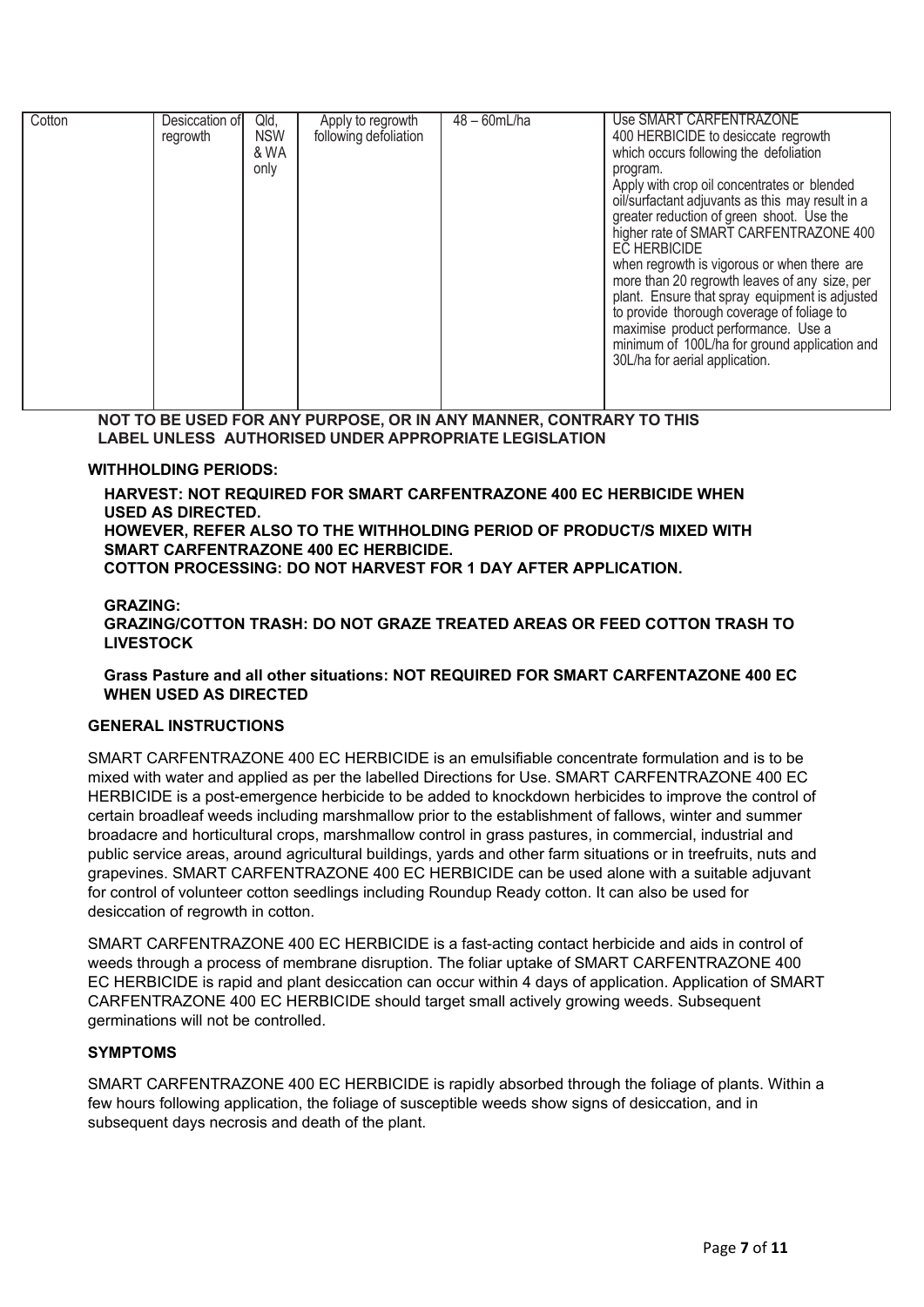Extremes in environmental conditions eg. temperature and moisture, soil conditions and cultural practices may affect the activity of SMART CARFENTRAZONE 400 EC HERBICIDE. Under warm moist conditions, herbicide symptoms may be accelerated.

While under very dry conditions, the expression of herbicidal symptoms is delayed, and weeds hardened off by drought are less susceptible to SMART CARFENTRAZONE 400 EC HERBICIDE.

#### **COMPATIBILITY**

As per the Directions for Use, SMART CARFENTRAZONE 400 EC HERBICIDE should always be tank mixed with formulations of the knockdown herbicides glyphosate, paraquat and/or glufosinate. SMART CARFENTRAZONE 400 EC HERBICIDE is also compatible with partner herbicides commonly used with knockdown herbicides including atrazine, Boxer Gold, clopyralid, dicamba, metribuzin, Outlook, pendimethalin, Sakura, simazine, triasulfuron, triclopyr and trifluralin. This compatibility claim is restricted to a three-way mix of SMART CARFENTRAZONE 400 EC HERBICIDE with any one of the above partner herbicides plus a knockdown herbicide provided the knockdown herbicide label includes a claim of compatibility with that partner herbicide. SMART CARFENTRAZONE 400 EC HERBICIDE is compatible with nonionic surfactants (wetting agents) such as BS1000 and Shirwet 600, and with oil adjuvants including Adigor, Bonza, Hasten, Supercharge, and Vibral. SMART CARFENTRAZONE 400 EC HERBICIDE can also be mixed with the insecticides alpha-cypermethrin, bifenthrin, omethoate and phosmet.

#### **TIMING**

Pre-crop, Volunteer cotton and Marshmallow in grass pastures.

Application should be made to small, actively growing weeds less than 6 to 8 leaf in stage. As SMART CARFENTRAZONE 400 EC HERBICIDE is a contact herbicide, best control is achieved when weeds are exposed and are not shielded by other weeds and or stubble.

#### **Cotton**

If cotton re-growth occurs after the initial defoliation program, apply SMART CARFENTRAZONE 400 EC HERBICIDE to desiccate re- growth prior to harvest.

#### **MIXING**

Add half the required volume of water to spray tank and start agitation. Add any partner SC or WG herbicide next if it should be added before an EC or knockdown herbicide. Add the measured amount of SMART CARFENTRAZONE 400 EC HERBICIDE next, followed by the knockdown herbicide (if required). Add balance of water to tank and add any adjuvant or additive if recommended for use with the knockdown herbicide or as suggested in the Critical Comments. Maintain good agitation at all times until spraying is completed. DO NOT store spray mixture overnight.

#### **APPLICATION**

DO NOT apply by aerial application except for cotton desiccation.

The best application conditions are when soil is moist, weather fine and rain unlikely within one hour or as specified for the knockdown herbicide.

Extremes in environmental conditions eg. temperature and moisture, soil conditions and/ or cultural practices may affect the activity of SMART CARFENTRAZONE 400 EC Herbicide. Under warm moist conditions, herbicide symptoms may be accelerated. While under very dry conditions, the expression of herbicidal symptoms is delayed, and weeds hardened off by drought are less susceptible to SMART CARFENTRAZONE 400 EC Herbicide.

#### **Ground sprayers**

Pre-crop, Volunteer cotton and Marshmallow in grass pastures. Apply SMART CARFENTRAZONE 400 EC HERBICIDE as a broadcast application using a conventional boom sprayer with either mechanical or bypass agitation.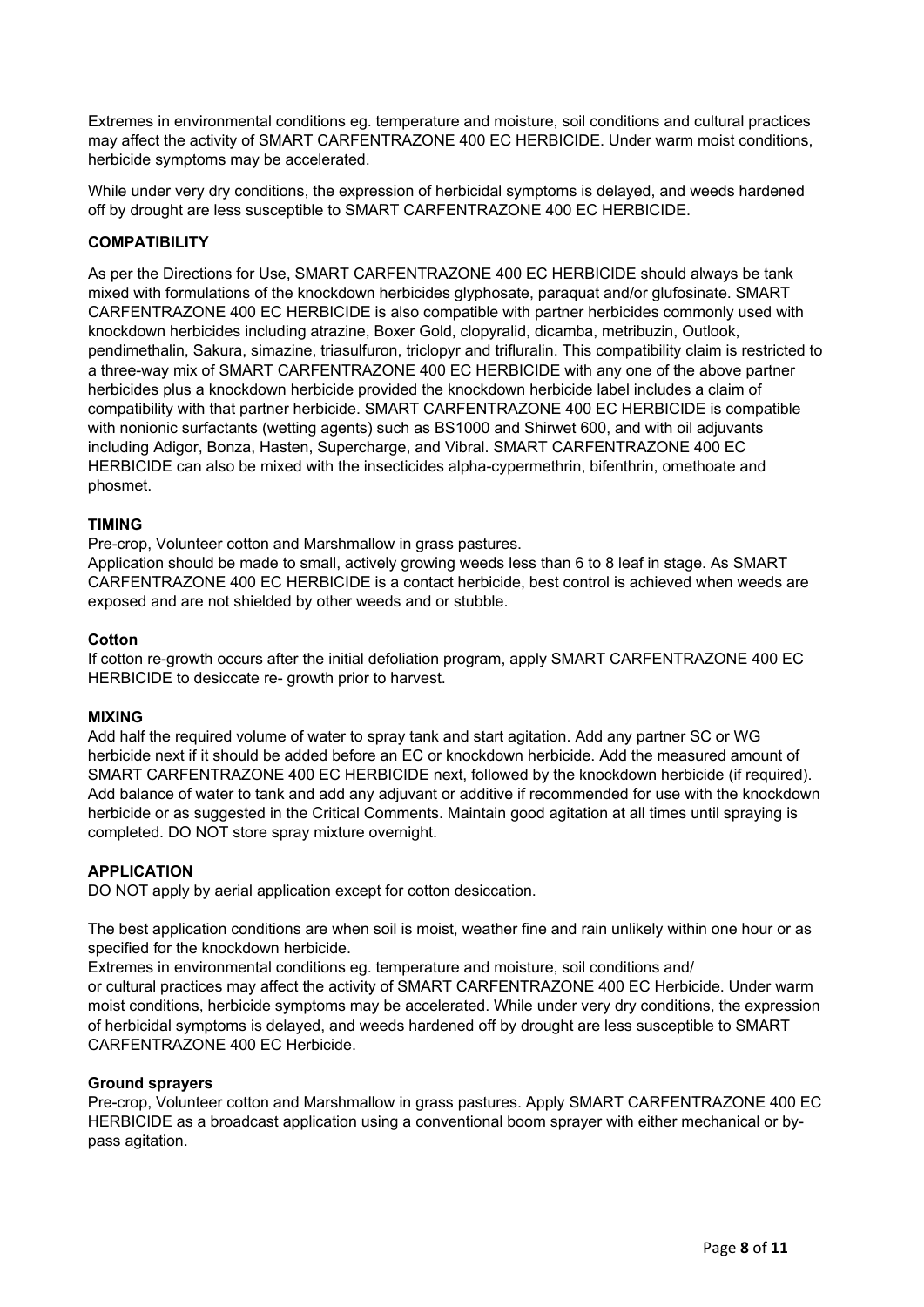Use single orifice flat fan nozzles such as Spraying Systems TeeJet 11001, 110015, 11002 or equivalent sizes from other manufacturers or Spraying Systems TwinJet twin flat spray tips TJ60-11002, TJ60-11003 or TJ60-11004 or equivalent sizes from other manufacturers. Do not use 110-03 or bigger single orifice nozzles or TJ11006 or bigger twin orifice nozzles with SMART CARFENTRAZONE 400 EC HERBICIDE. Do not use floodjet, boomless jets or misters or controlled droplet application equipment.

Spray equipment should be properly calibrated to ensure correct and uniform application. Use a spray volume of 50 to 150 litres per hectare (minimum 80L/ha for volunteer cotton). Experience has shown that increasing spray volumes can improve weed control. Use the lowest pressure and boom height which provides uniform coverage. Use the higher volume if weed infestation is heavy and/or tall.

#### **Cotton**

When desiccating cotton regrowth, use sufficient water to obtain complete coverage of all leaves, ie. at least 100 litres of water per hectare. Good coverage should be obtained with three or more nozzles per row depending upon crop height and canopy density.

#### **Knapsack, Pneumatic, Handgun sprayers**

Apply SMART CARFENTRAZONE 400 EC HERBICIDE at the recommended rate of 1 mL per 15 litres (6mL per 100 litres) in conjunction with labelled handgun rates of a knockdown herbicide in sufficient water to adequately and uniformly wet the foliage of the weeds being sprayed. A spray volume of 500L to 1000L will usually be sufficient but higher volumes may be required for dense taller vegetation.

#### **Aerial Application (for Cotton Desiccation Only)**

Apply by fixed wing aircraft in a minimum of 30L/ha water and ensure thorough coverage. Do not exaggerate swath width.

#### **SPRAYER CLEAN OUT - AFTER THE USE OF SMART CARFENTRAZONE 400 EC HERBICIDE**

Thoroughly clean all spray equipment using the following procedure when you have finished spraying highly active materials such as carfentrazone-ethyl. In addition to the following procedure, ensure proper equipment clean-out for any other products mixed with SMART CARFENTRAZONE 400 EC HERBICIDE as specified on the other product labels.

#### **IMPORTANT:**

More complete cleaning can be achieved if the spray equipment is cleaned immediately following each use. Mix only as much herbicide spray solution as needed at a time.

DO NOT store the sprayer for any extended period of time, especially over night, with SMART CARFENTRAZONE 400 EC HERBICIDE spray solution remaining in the tank, spray lines, spray boom plumbing, spray nozzles or strainers.

#### **Preparation of the Cleaning Solution:**

Prepare a spray equipment cleaning solution by mixing an alkaline detergent eg "OMO" or "SPREE" at a rate of 100g for every 100L of clean water used. Upon completion of applying SMART CARFENTRAZONE 400 EC HERBICIDE and before spraying sensitive crops including canola, pulses such as faba beans, lentils, other legumes and cotton:

1. Fill the spray tank with sufficient cleaning solution to allow the operation of the spray system for a minimum of 15 minutes to thoroughly flush hoses, spray boom and spray nozzles then fill the spray tank to capacity to ensure contact of the solution with all internal surfaces. Let the cleaning solution soak in tank, pump and spray lines overnight.

2. Before further use of the sprayer, operate the spray system for 15 minutes, then completely drain the sprayer system. Rinse the tank with clean water and flush through the hoses, spray boom, and spray nozzles.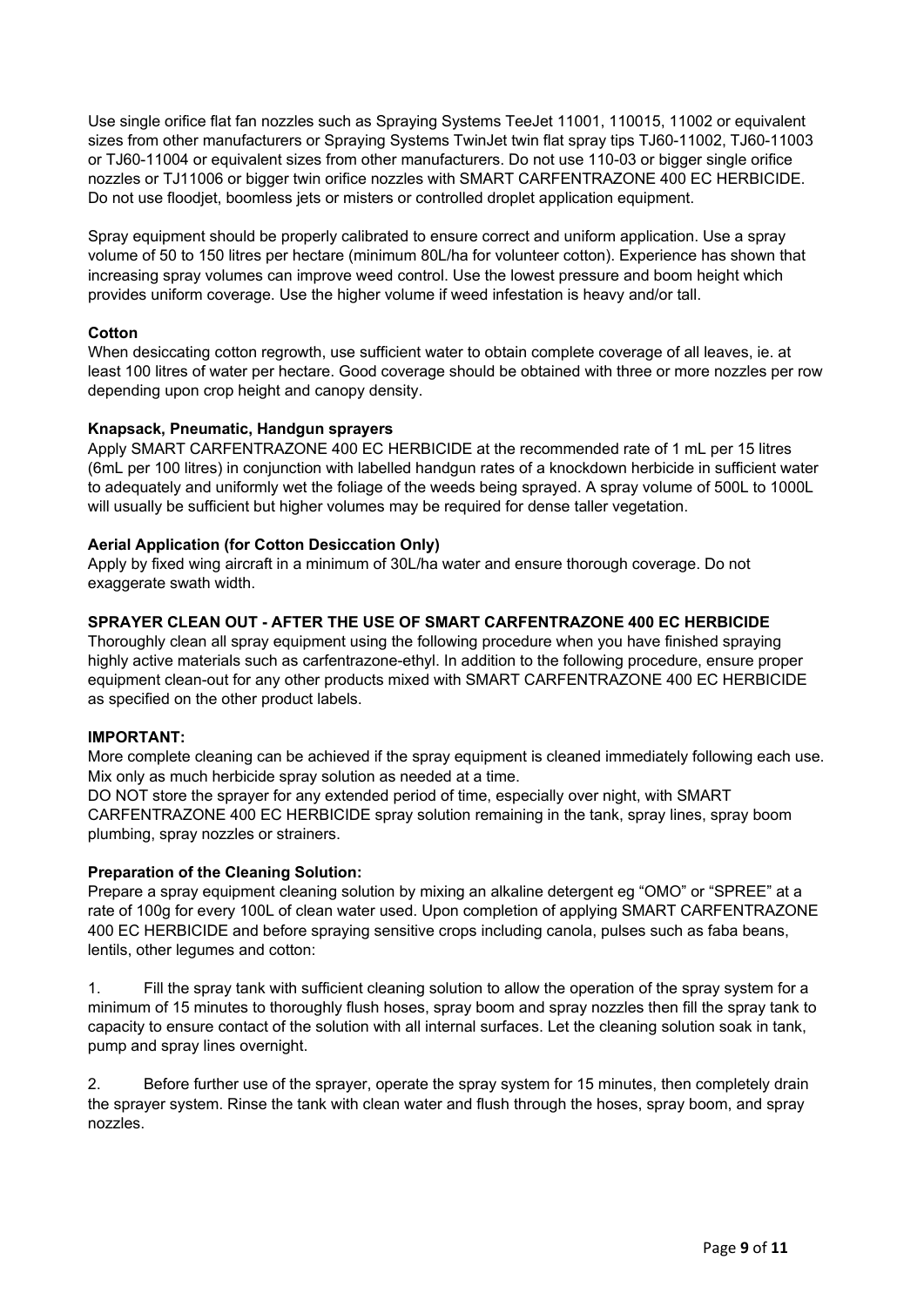3. If possible spray a pesticide requiring an oil adjuvant eg Achieve & Supercharge onto cereals as a further means of removing possible residues of SMART CARFENTRAZONE 400 EC HERBICIDE before spraying sensitive crops.

4. Immediately prior to commencement of spraying a sensitive crop, purge the boom lines by operating the spray system onto a fence line or waste area for sufficient time to remove any solution that has been residing in the spray lines. This is also recommended for subsequent tank loads or if the sprayer has been left standing for a period of time containing spray solution.

5. If storing equipment for more than 48 hours, preferred practice is to clean spray equipment as outlined above allowing to soak over night, drain and flush with fresh water and leave fresh water in the spray tank, hoses, and spray booms until next use. This water must be drained from the spray boom and lines and flushed out with clean water before beginning any application to a sensitive crop.

Properly dispose of all cleaning solution and rinsate safely in accordance with Federal, State, and local regulations and guidelines.

Do not apply sprayer cleaning solutions or rinsate to sensitive crops.

Should small quantities of SMART CARFENTRAZONE 400 EC HERBICIDE remain in inadequately cleaned mixing, loading and/or spray equipment, they may be released during subsequent applications potentially causing effects to sensitive crops and other vegetation The above method is only effective if the cleaning solution comes into contact with every surface or contact point that may contain even minute carfentrazone-ethyl residues.

#### **CROP PLANT BACK & ROTATION RECOMMENDATIONS**

SMART CARFENTRAZONE 400 EC HERBICIDE does not provide residual activity, therefore no crop plant back or rotational restrictions apply. However, check the label of any product mixed with SMART CARFENTRAZONE 400 EC HERBICIDE, to determine any plant back periods or restrictions on use.

#### **RESISTANT WEEDS WARNING**

| <b>GROUP</b> | 14 | <b>HERBICIDE</b> |  |
|--------------|----|------------------|--|
|              |    |                  |  |

SMART CARFENTRAZONE 400 EC HERBICIDE is a member of the Aryl triazoline group of herbicides. Its mode of action is through a process of membrane disruption, which is initiated by the inhibition of the enzyme protoporphyrinogen oxidase. This inhibition interferes with the chlorophyll biosynthetic pathway. For weed resistance management SMART CARFENTRAZONE 400 EC HERBICIDE is a Group 14 herbicide.

Some naturally occurring weed biotypes resistant to SMART CARFENTRAZONE 400 EC HERBICIDE and other Group 14 herbicides may exist through normal genetic variability in any weed population. The resistant individuals can eventually dominate

the weed population if these herbicides are used repeatedly. These resistant weeds will not be controlled by SMART CARFENTRAZONE 400 EC HERBICIDE or other Group 14 herbicides. Since the occurrence of resistant weeds is difficult to detect prior to use, Crop Smart Pty Ltd accepts no liability for any losses that may result from the failure of SMART CARFENTRAZONE 400 EC HERBICIDE to control resistant weeds.

#### **TRADE ADVICE**

**EXPORT SLAUGHTER INTERVAL (ESI):** 

An export slaughter interval is not required when used as directed.

**PRECAUTIONS RE-ENTRY**